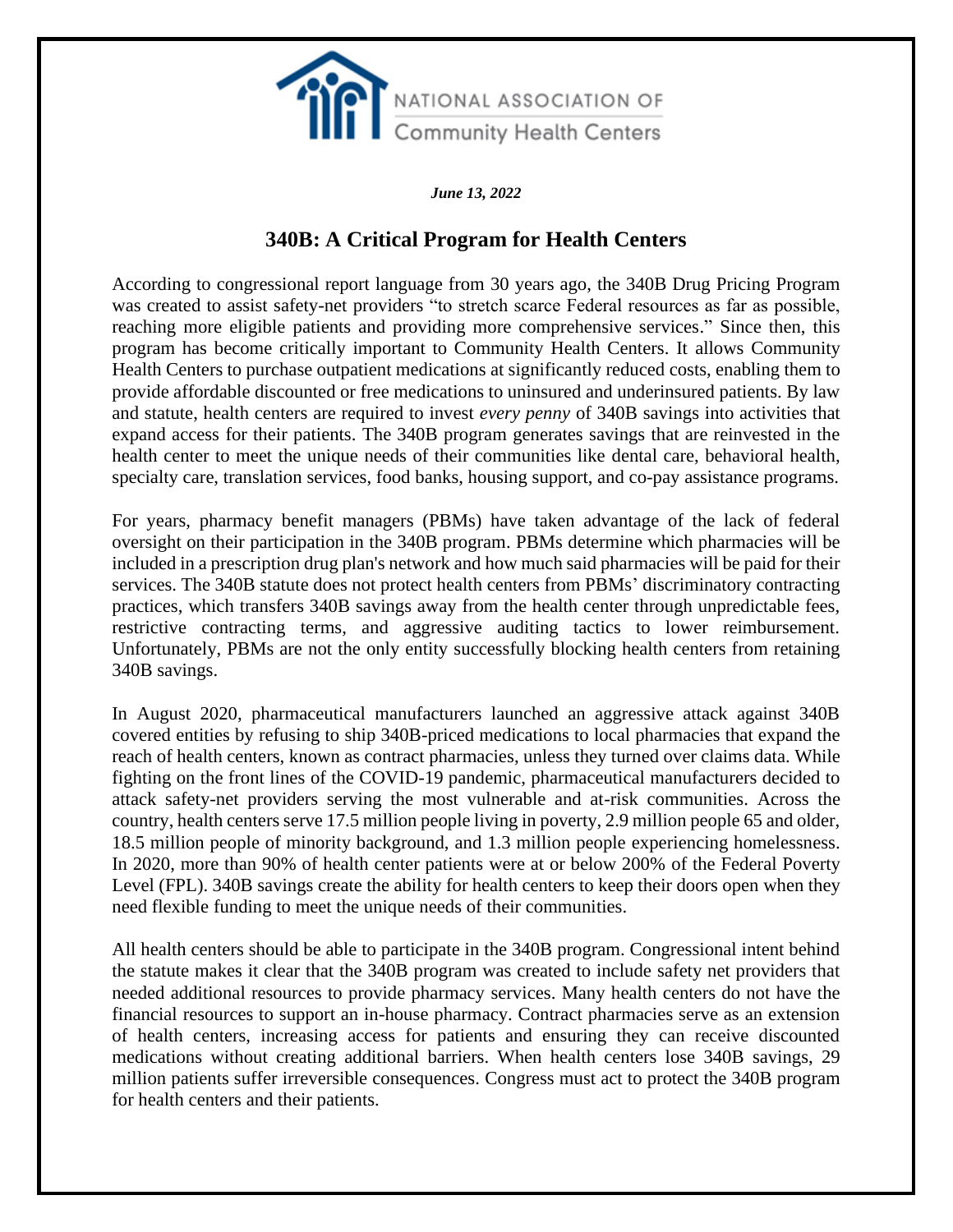This report dives into 340B issues impacting Community Health Centers and their patients. It details a recent NACHC survey focused on 340B and contract pharmacy usage and how community health centers and their patients benefit immensely from the savings. The report also outlines recommended political and administrative actions that NACHC and health centers will take to protect the 340B program that is currently in jeopardy due to drug manufacturers and PBMs.

## **Key Findings:**

- Over half (56%) of respondents have an in-house pharmacy, and **86% utilize contract pharmacies**, allowing individual health centers to serve hundreds of zip codes.
- 32% of respondents estimate that **more than half** of their patients would go without needed medications if they did not have access to 340B discounts.
	- o 88% of respondents believe that **at least 10%** of their patients would go without needed medications if they did not have access to 340B discounts.
		- Nationally, this could translate to 3 million or more patients losing access to prescription drugs due to 340B program restrictions.
- Health center patients with diabetes, heart disease, and behavioral health needs rely on medications purchased through the 340B program more than any other patient population.
- **92% of respondents utilize 340B savings to increase access** for low-income and/or rural patients by maintaining or expanding services in underserved communities.
- Access to medication and services supported by the 340B program **positively impacts quality outcomes:** almost 90% of respondents report that their 340B program has led to improved medication adherence, clinical outcomes, and access to care.

## **Need for Action:**

Health centers are caught in the middle of corporate greed between pharmaceutical manufacturers and PBMs, both of whom want a larger piece of health centers' 340B savings. Pharmaceutical manufacturers want contract pharmacy claims data to decrease millions of dollars of rebates paid to PBMs for preferential formulary placements. PBMs have a significant incentive to place expensive medications on their formularies to increase manufacturer rebates instead of considering the out-of-pocket costs for patients. Given the uncertain future of the 340B program threatens health centers' financial viability, Congress and the Administration need to implement solutions to address current issues and bolster protections to create a sustainable 340B program.

## *Legislative Fixes*

• *Passage of The PROTECT 340B Act:* Health centers have long battled to retain their rightful 340B savings from PBMs, manufacturers, and health insurers. The PROTECT 340B Act, sponsored by Reps. David McKinley (R-WV) and Abigail Spanberger (D-VA), was introduced in July 2021 to create statutory accountability for PBMs and health insurers participating in the 340B program. This legislation creates much needed protections against PBMs' business practices, like pickpocketing health center 340B savings to make up for their lost revenue, and from health insurers in the commercial market, Medicare Part D, and managed care. The PROTECT 340B Act will prohibit health insurers and PBMs from redirecting health center 340B savings to their pocket, a practice that has increased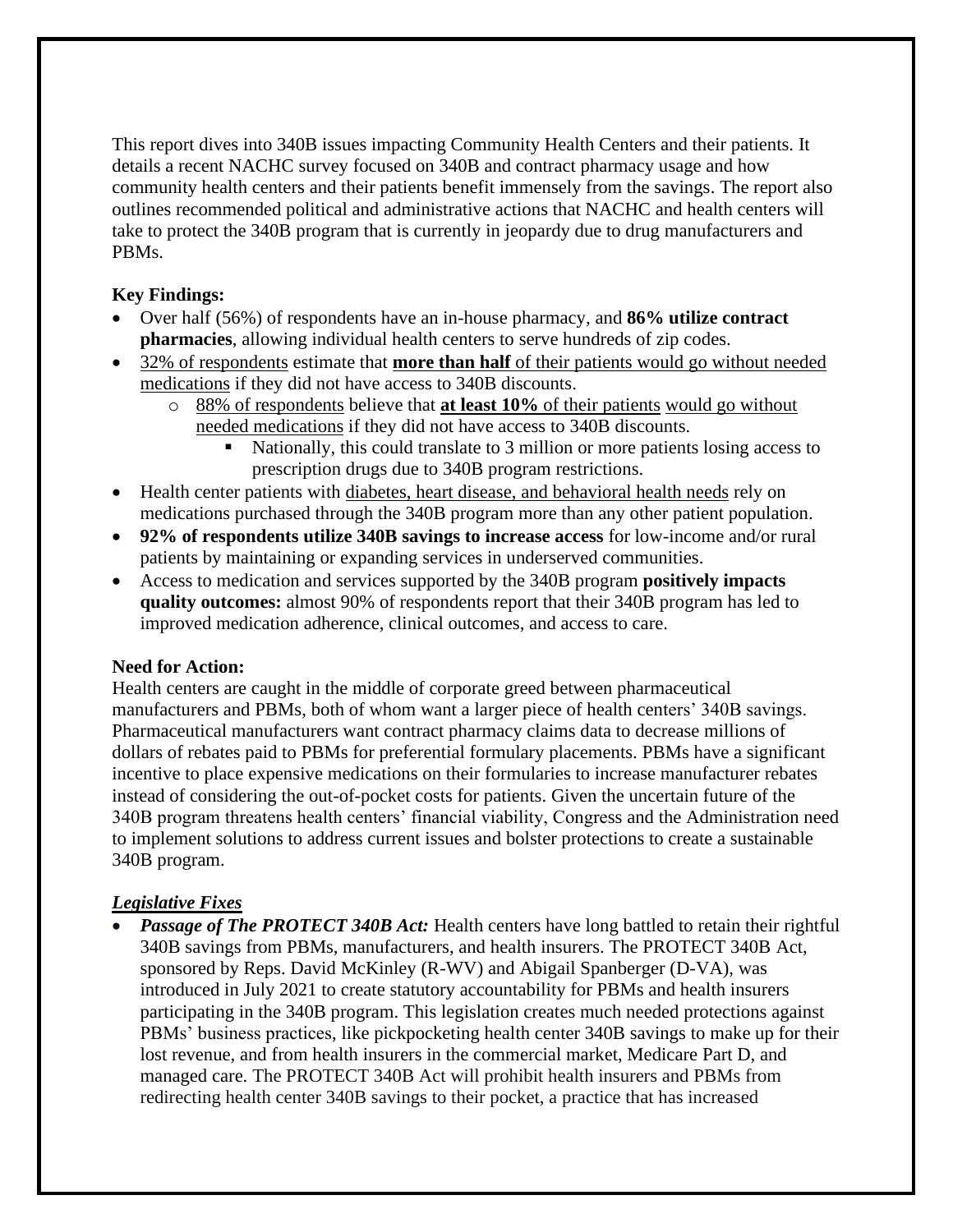significantly over the last few years due to lack of regulation. Currently, there is no recourse when PBMs and insurers treat 340B pharmacies differently or lower their reimbursement for specific medications because of the pharmacy's 340B status. Therefore, it is crucial for Congress to pass this legislation, as it is currently the only 340B legislative vehicle to protect covered entities. The PROTECT 340B Act also addresses manufacturers' need for more transparency by utilizing a third-party neutral clearinghouse to review claims data to prevent Medicaid duplicate discounts. A clearinghouse will create the necessary guardrails to guarantee that covered entities can rightfully keep their 340B savings while making a goodfaith effort to maintain transparency.

- *Legislation Safeguarding 340B Contract Pharmacies:* After a year of litigation and a series of appeals, covered entities need Congressional action to hold pharmaceutical manufacturers accountable for violating the 340B statute. Health centers need federal legislation requiring manufacturers to ship 340B price drugs to contract pharmacies, without any conditions or requirements. Even though Courts have recognized Congressional intent to include contract pharmacies in the 340B statute, it is critical for Congress to amend the 340B statute to expressly include contract pharmacies in the program. Contract pharmacies play an essential role for health center patients by meeting patients where they are in their community. Around 86% of health centers are impacted by manufacturer restrictions on contract pharmacies, and we need a permanent solution to stabilize the program.
- *State Protections Against PBMs*: Legislation prohibiting PBMs from discriminating against 340B pharmacies has been successful in nearly two-dozen thus far. These laws are an essential step for health centers but have limited reach. Additional states should pursue action to protect health centers while awaiting consideration of a federal solution. This will ensure health centers receive the 340B savings they are entitled to, given the 340B statute, and protect the contract pharmacies they use to dispense discounted medications to their patients.

#### *Administrative actions*

• *Continuation of the Administrative Dispute Resolution (ADR) Process:* After waiting almost 10 years for the Department of Health and Human Services (HHS) to issue the Administrative Dispute Resolution rule, NACHC filed a lawsuit in December 2020 to push the agency to promulgate regulations and put forth a process to adjudicate 340B violations. Under the law, covered entities are prohibited from filing lawsuits against manufacturers for violating the 340B statute and can only use the ADR process. Once the ADR regulation was finalized, NACHC filed an ADR petition on behalf of the nation's Community Health Centers against drug manufacturers Elli Lilly, AstraZeneca, and Sanofi in January 2021 (the manufacturers restricting shipments to health center contract pharmacies at that time). To date, manufacturers have done everything in their power to impede the progress of our ADR petition and delay any relief for health centers. If this ADR panel finds that manufacturers "overcharged" health centers by refusing to ship 340B price medications to their contract pharmacies, this judgement will set important precedent for future 340B ADR petitions. As we anticipate the ADR panel to refer the manufacturers for civil monetary penalties, this will still not provide the financial relief Community Health Centers need.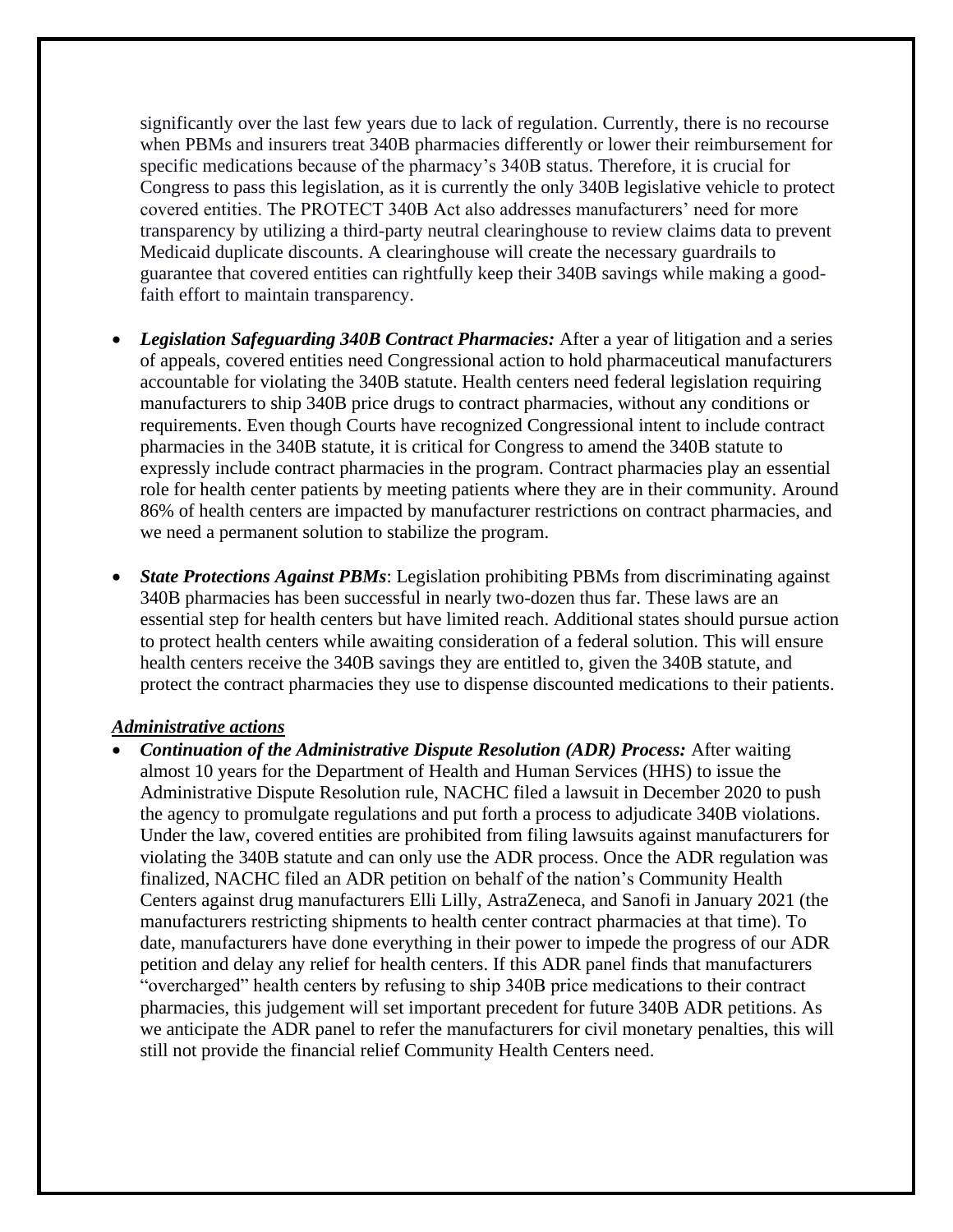• *Administrative Enforcement:* Currently, HRSA has referred seven pharmaceutical manufacturers to the Office of Inspector General (OIG), to impose civil monetary penalties for violating the 340B statute by refusing to ship 340B priced medications to contract pharmacies. Under the previous administrations and the Biden Administration, HHS has expressed continued support to protect the 340B program. NACHC encourages the Biden Administration to explore all possible enforcement actions against manufacturers, which includes the pharmaceutical pricing agreement between HHS and each pharmaceutical manufacturer participating in Medicaid. Over the last few years, Community Health Centers and patients have experienced substantial losses while manufacturers continue to pad their bottom line by flouting 340B statute requirements. While we wait for endless litigation to resolve, the Biden Administration should utilize all their enforcement authority against manufacturers that continue to violate the 340B statute.

### **NACHC Survey Results**

NACHC surveyed Federally Qualified Health Centers (FQHC) and Look-alike (LAL) organizations from April 11 to May 13, 2022. Survey respondents accurately represent the general health center patient population based on number of patients served, geographic location, and patient demographics (race/ethnicity and income level)<sup>1</sup>. The results from 302 health centers (297 FQHCs and 5 LALs) in 48 states are included.

*Health Center Patients Depend on Access to 340B Medications* Health centers provide access to affordable medication to millions of uninsured and underinsured patients through pharmacy services. Over half (56%) of survey respondents report having an in-house pharmacy, while **86% of respondents utilize contract pharmacies**. Contract pharmacies play a crucial role in increasing access for health center patients by easing transportation challenges or other barriers that prevent patients from picking up vital medications. Survey respondents reported being able to serve dozens of zip codes through their contract pharmacies, with some reporting services to one hundred or more zip codes. Health centers strategically utilize contract pharmacies to reach their patients, partnering with local independent pharmacies and nationally recognized pharmacy groups.



<sup>&</sup>lt;sup>1</sup> To request survey respondent demographic data, please contac[t research@nachc.org](mailto:research@nachc.org)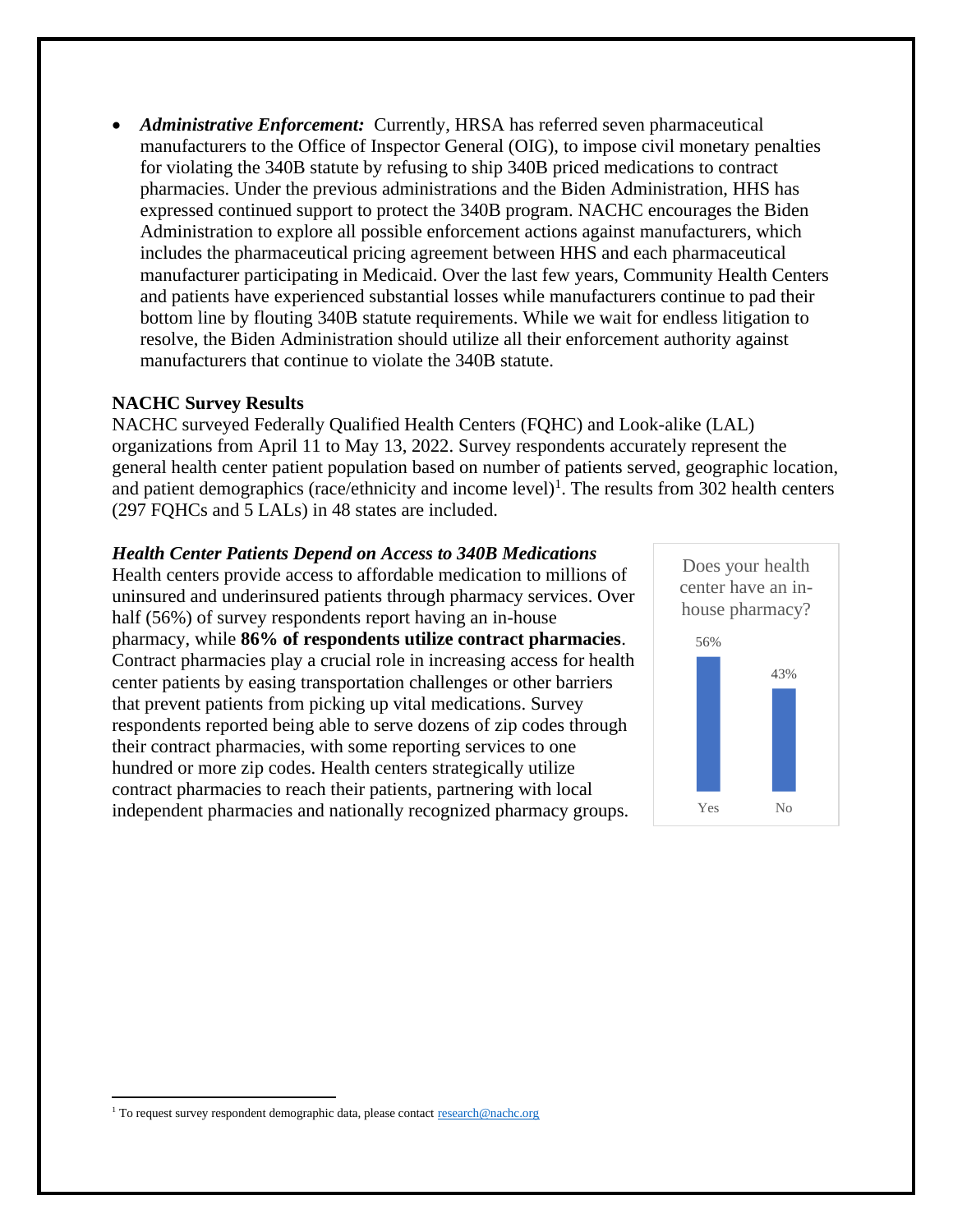

Ninety percent of health center patients are below 200% of the Federal Poverty Level, so the cost of care is often a barrier. These patients rely on 340B program discounts to afford their medications. Community Health Centers estimate that without access to affordable discounted or free medications, many of their patients would go without needed treatment:

- 32% of respondents estimate that **more than half** of their patients would go without needed medications if they did not have access to 340B discounts.
- 88% of respondents believe that **at least 10%** of their patients would go without needed medications if they did not have access to 340B discounts.
	- o Nationally, this could translate to 3 million or more patients losing access.



Patients with diabetes, heart disease, and behavioral health needs rely on medications purchased through the 340B program more than patients with other conditions. These were the top three disease states treated at health centers with medications purchased through 340B, followed by HIV/AIDS and respiratory illness. For many patients with diabetes, the price of insulin and diabetes care is unaffordable, even with insurance. As Congress debates a legislative solution to cap the price of insulin for privately insured patients, 340B enables health centers to keep insulin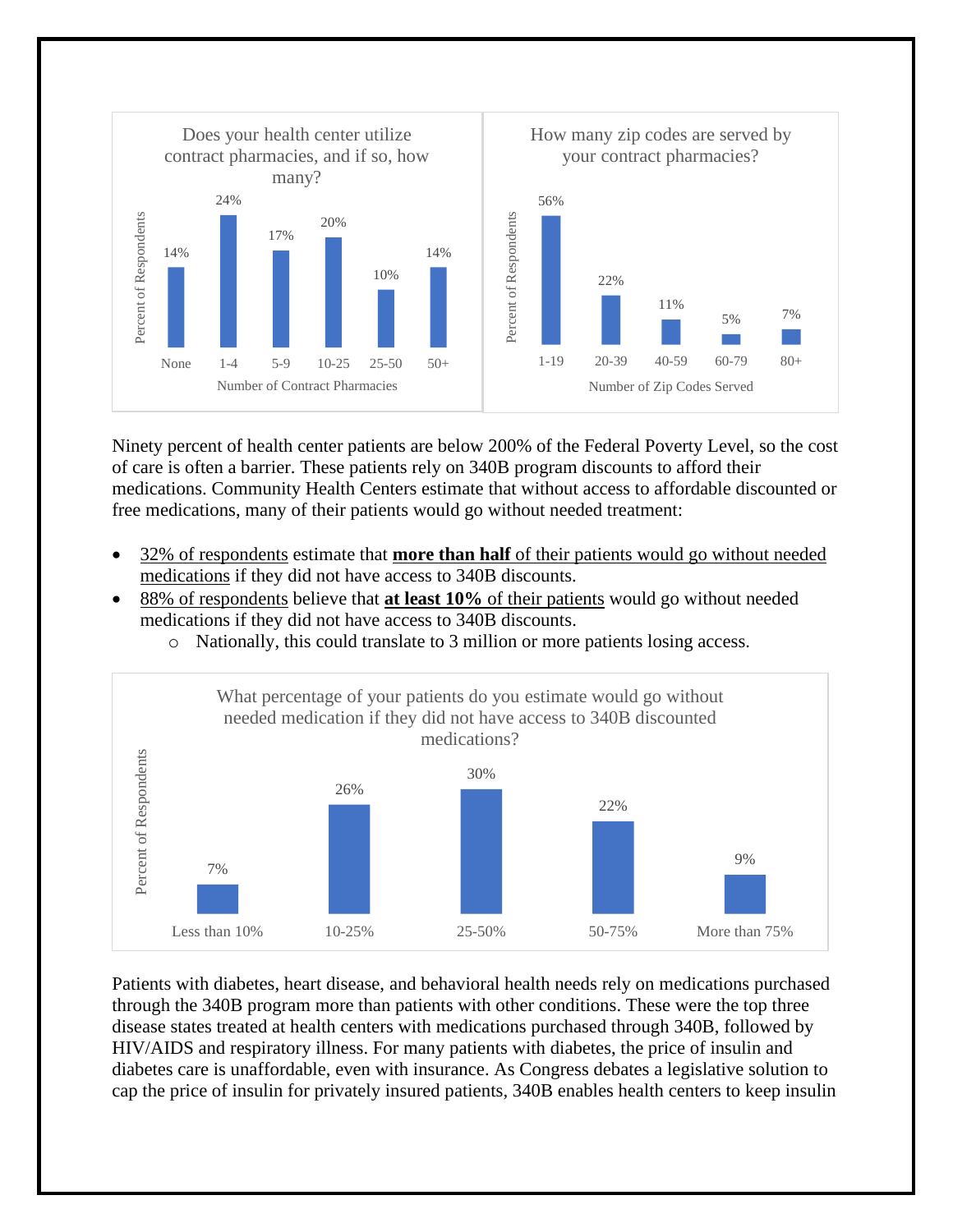affordable for uninsured and underinsured patients. The 340B program also allows health centers to provide psychotropic medications to many patients who otherwise would be likely to go without mental health treatment. With ever-rising rates of diabetes and heart disease, and the spike in mental illness tied to the COVID-19 pandemic, patients need treatment for these conditions now more than ever.

Many health centers explained that the top disease state treated with medications purchased through the 340B program were respiratory conditions such as asthma and COPD. Respondents described the importance of access to affordable inhalers, especially for children with asthma. Research shows that children with uncontrolled asthma have difficulty performing well in school and beyond. <sup>2</sup> Millions of people with asthma relied on health centers for treatment in 2020 alone. 3



## *Community Health Centers Use 340B Savings to Expand Services and Improve Quality of Care*

An overwhelming **92% of respondents utilized 340B savings to increase access for lowincome and/or rural patients** by maintaining or expanding services in underserved communities. Health centers also use savings to expand comprehensive clinical and enabling services they otherwise may be unable to support, such as non-billable services and providers (87%) and care coordination or enabling services (69%). Many essential health services are not billable through public or private insurance, and health centers must find creative ways to maintain them while operating on razor-thin margins. An integrated care team that includes non-

<sup>&</sup>lt;sup>2</sup> Koinis-Mitchell D, Kopel SJ, Farrow ML, McQuaid EL, Nassau JH. Asthma and academic performance in urban children. Ann Allergy Asthma Immunol. 122 (2019) 471-477. DOI: https://doi.org/10.1016/j.anai.2019.02.030

<sup>&</sup>lt;sup>3</sup> 2020 Uniform Data System. Bureau of Primary Health Care, HRSA, DHHS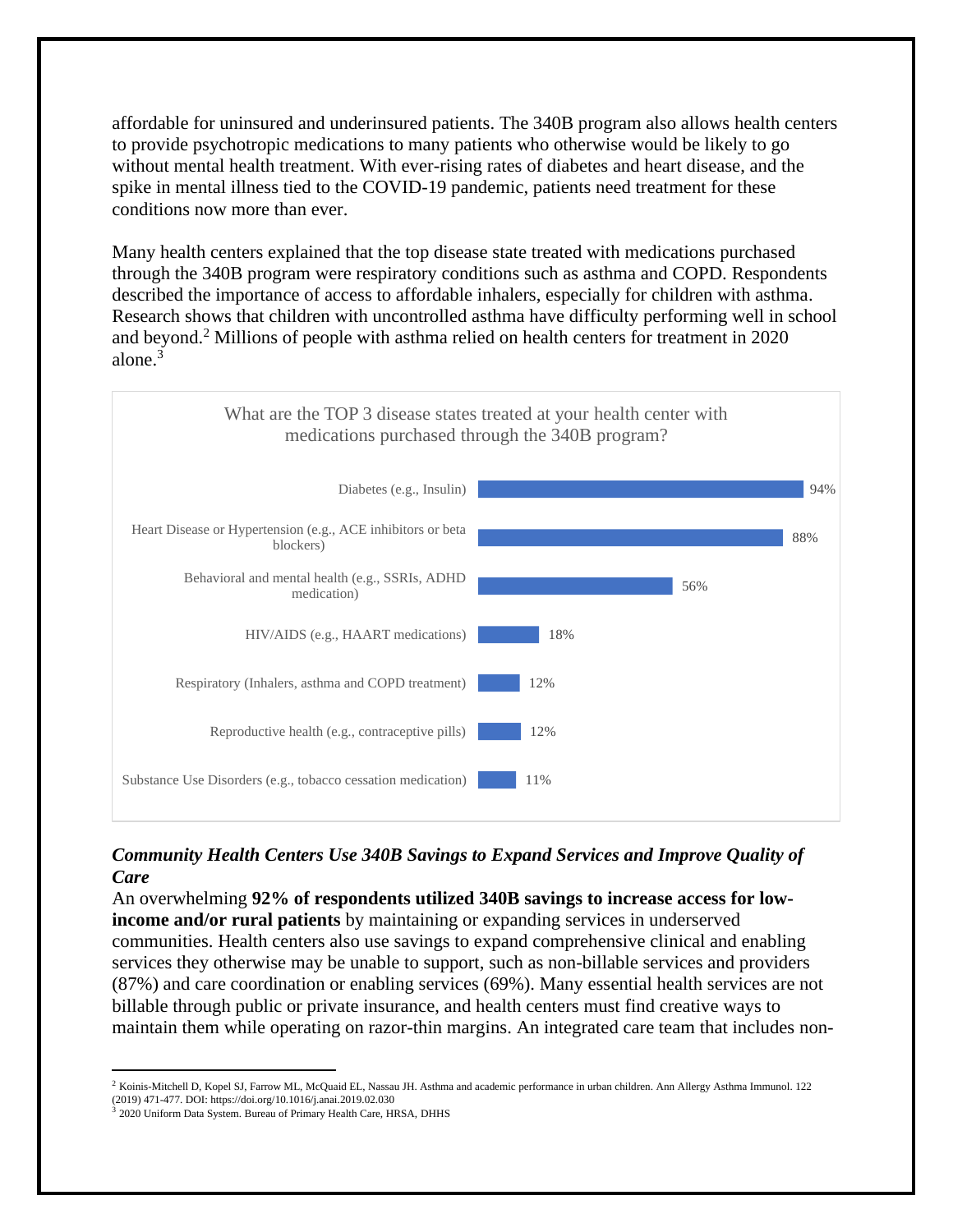

billable providers (such as clinical pharmacists, Community Health Workers, and Licensed Clinical Social Workers) has been shown to improve health outcomes and reduce overall costs.<sup>4</sup>

**Access to medication and services supported by the 340B program has a positive impact on patient health outcomes.** 89% of survey respondents report that their 340B program has led to improved medication adherence, and 86% report both improved clinical outcomes and improved access to care. Nearly half (49%) of respondents said their 340B program led to reduced emergency department utilization.

These improved patient health outcomes result from health centers using 340B savings to meet the unique needs of their patient populations through affordable medications and comprehensive services. A health center patient with diabetes who has access to 340B program discounts may benefit from affordable access to insulin and other needed medication, and also benefits from

<sup>4</sup> Bodenheimer T. Building Teams in Primary Care: Lessons from 15 Case Studies. California HealthCare Foundation Report (2007)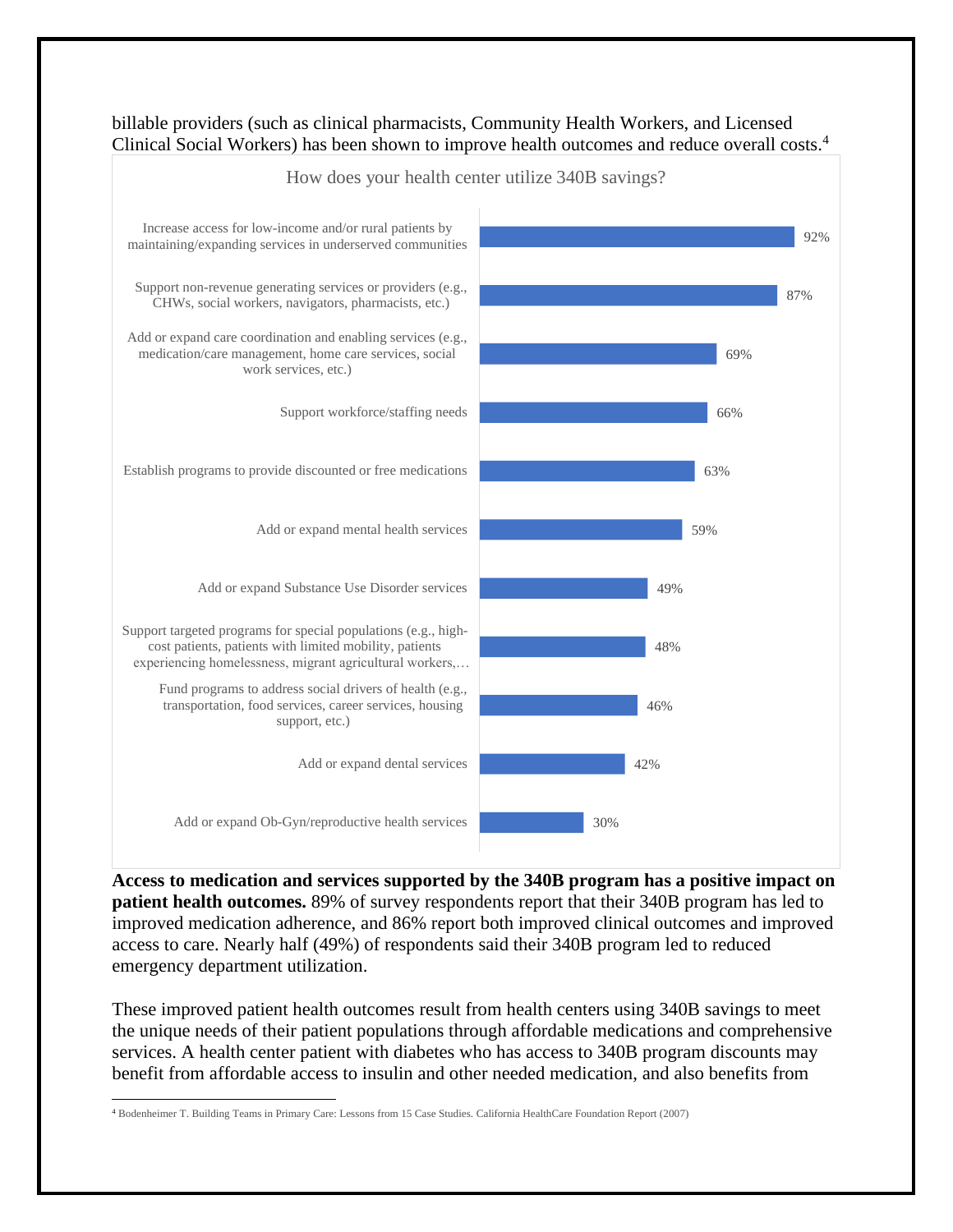access to regular primary care, a clinical pharmacist to aid with medication management, a nutrition program to optimize their diet, and education to help the patient manage their diabetes. Combining these services leads to improved patient health and, by doing so, reduces the longterm cost and burden of disease progression on the health system. 340B program discounts represent a small fraction of pharmaceutical company finances, in contrast to the immense cost savings of reduced emergency department utilization<sup>5</sup> and reduced readmissions that result from health centers leveraging 340B savings.



Health centers also rely on 340B program savings to maintain core clinical services. The clinical services most impacted by 340B savings are diabetes care, heart disease or hypertension treatment, behavioral and mental health care, and general patient services. Health centers operating on thin margins require these savings to maintain essential clinical functions, hire sufficient staff, and support operations.

 $5$  Weinick RM, Burns RM, Mehrotra A. Many emergency department visits could be managed at urgent care centers and retail clinics. Health Aff (Millwood). 2010;29(9):1630-1636. doi:10.1377/hlthaff.2009.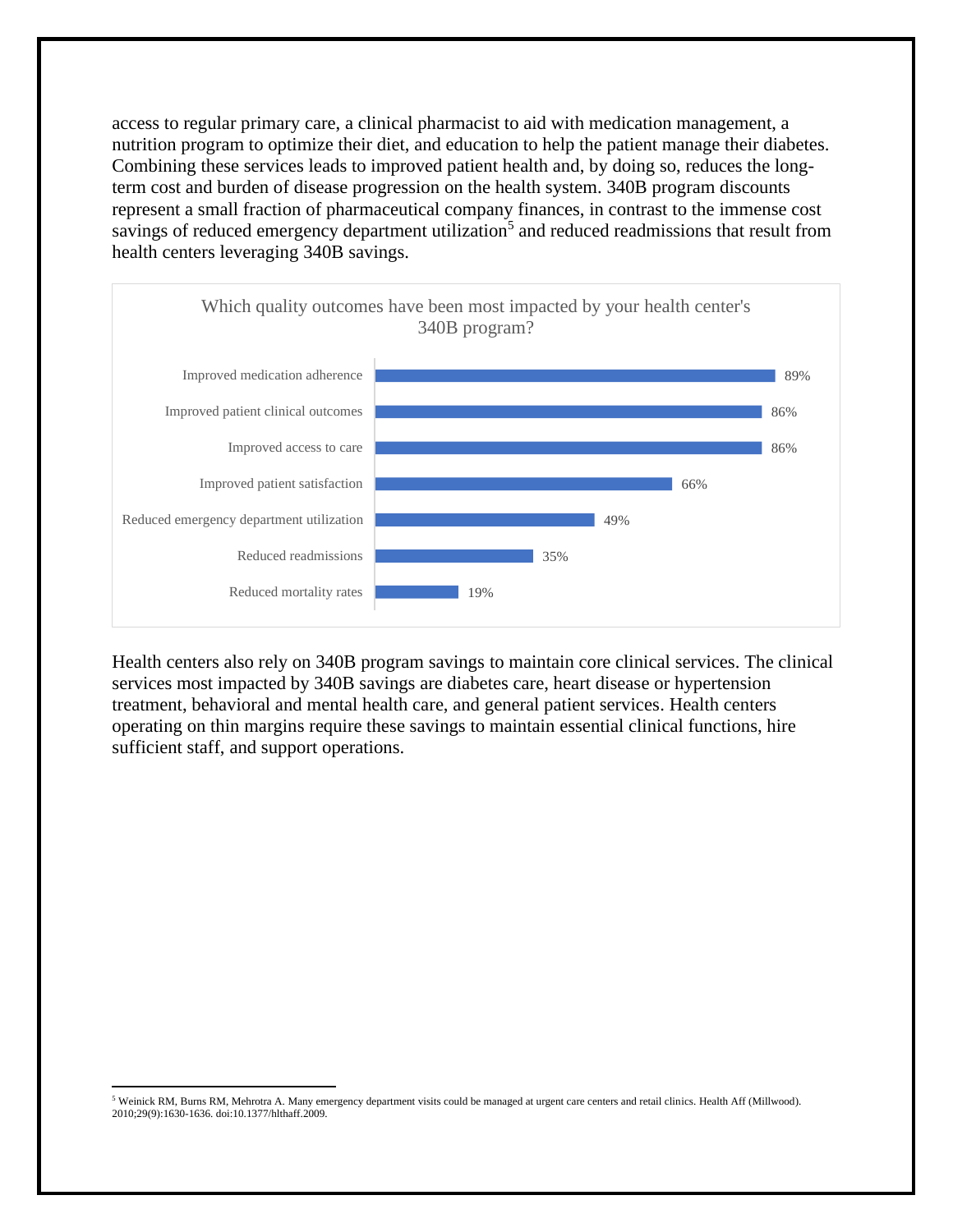

Many critical health center services are at risk because of manufacturers' failure to comply with 340B guidelines. 82% of respondents said that access for low-income and/or rural patients would be negatively impacted, as 340B savings currently support the maintenance of services in medically underserved communities. Non-billable providers and enabling services were reported to be vulnerable to cutbacks according to 78% and 53% of respondents, respectively. Finally, many health centers anticipate cuts to mental health, dental, and substance use disorder services.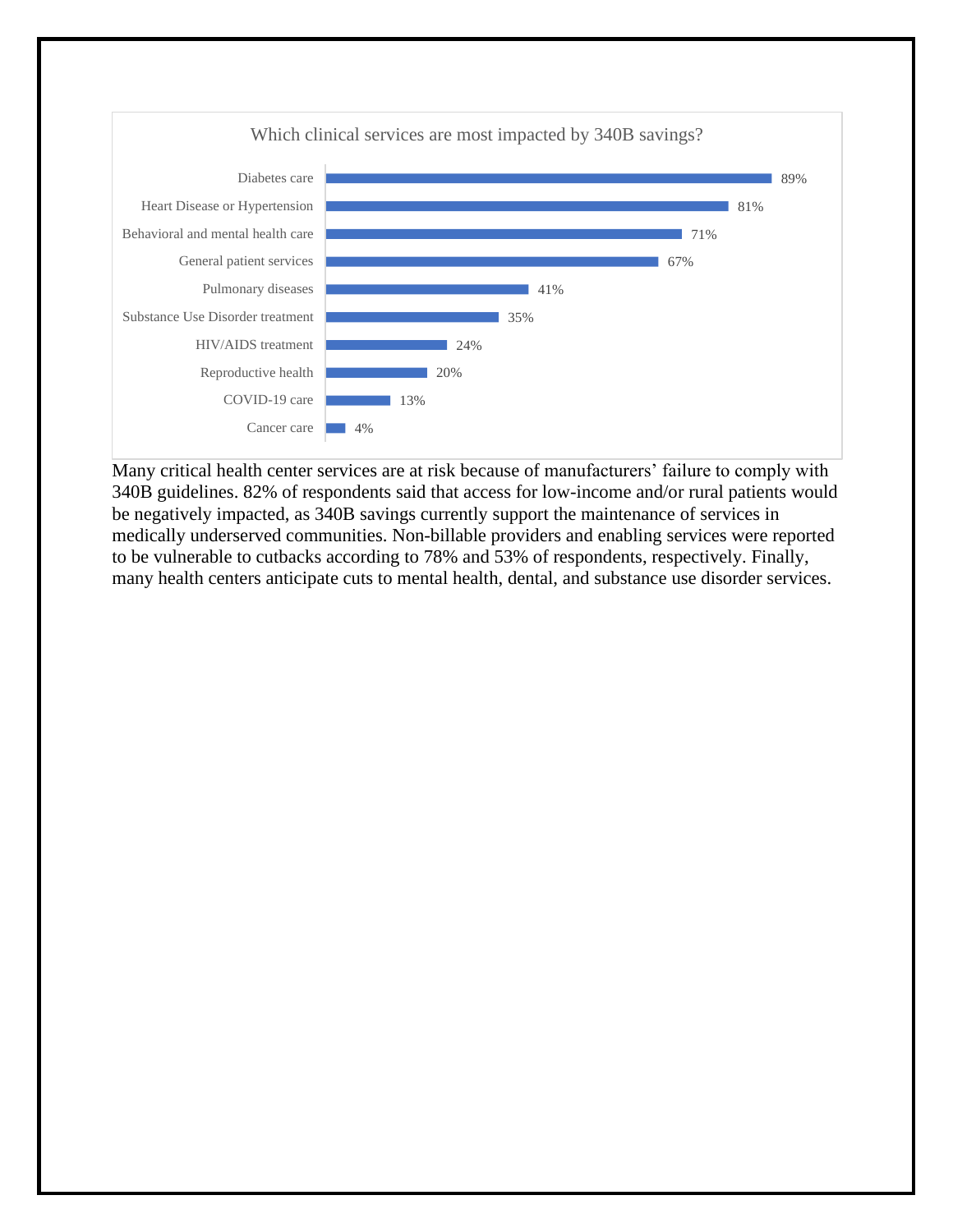

### **Conclusion**

The 340B program creates savings that enable health centers to provide high-quality and affordable care to the most vulnerable and underserved communities. **Health centers are the largest primary care network across the country and the safety-net for millions of vulnerable patients in underserved communities. Yet, their mission goes beyond health care and extends to services that improve overall quality of life. Central to that mission is the 340B program.** It promotes health equity by expanding access to patients in underserved communities by creating savings to address social determinants of health like transportation, food insecurity, life skills training, and social support services. 340B savings fill in the gaps to better meet community and patient needs. **Restrictions placed on the 340B program are chipping away at health centers' financial stability.**

**By siphoning off 340B savings, private for-profit entities, such as drug companies and PBMs, impacts care for millions of health center patients.** For example, a patient managing diabetes is impacted by contract pharmacy restrictions because they could lose access to the